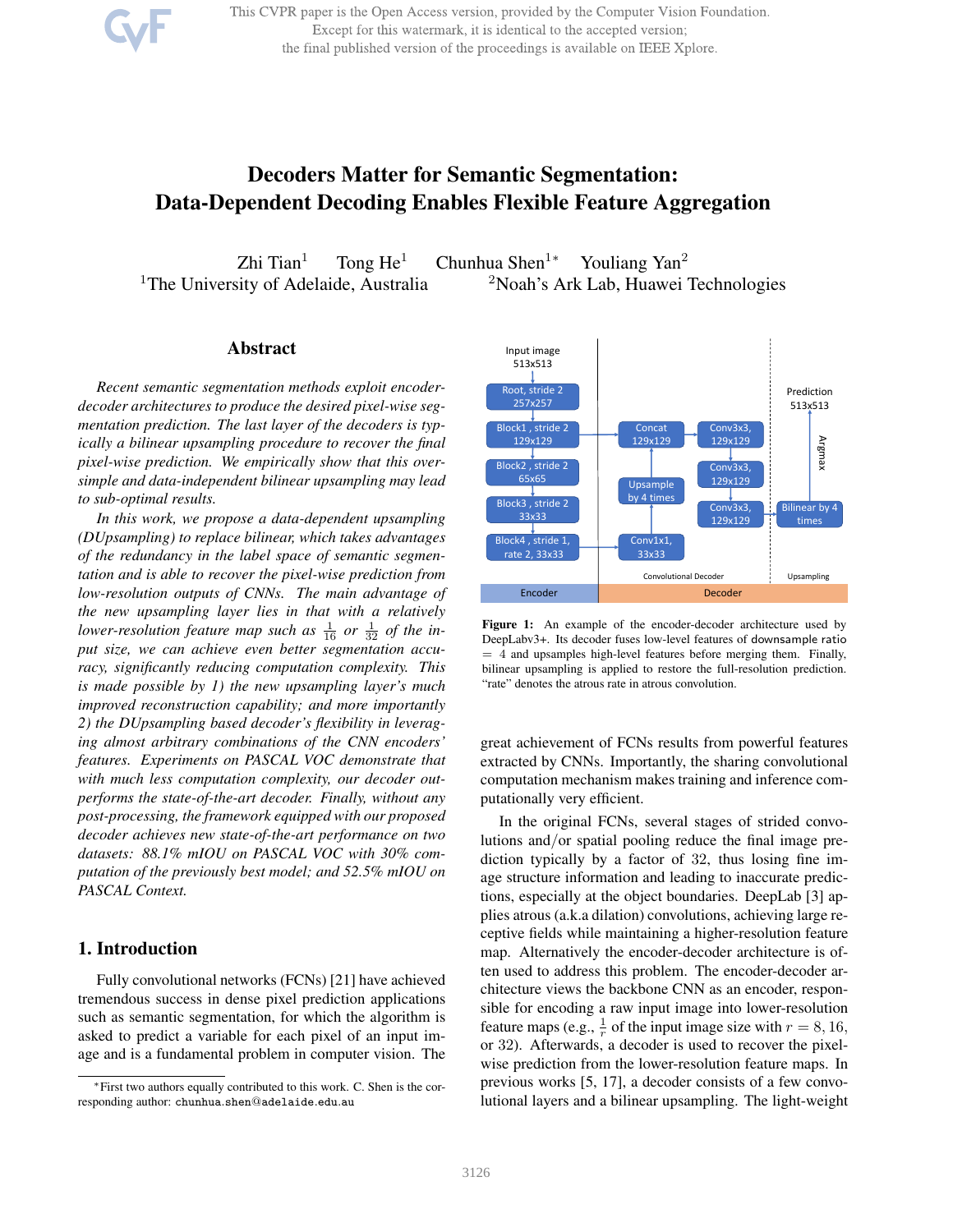

Figure 2: The framework with our proposed decoder. The major differences from the previous framework shown in Fig. 1 are 1) all fused features are downsampled to the lowest features resolution before merging. 2) The incapble bilinear is replaced with our proposed DUpsampling to recover the full-resolution prediction.

convolutional decoder yields high-resolution feature maps and bilinear upsampling is finally applied to the resulting feature maps to obtain the desired pixel-wise prediction. The decoder commonly fuses low-level features to capture the fine-grained information lost by convolution and pooling operations in CNNs. A standard DeepLabv3+ encoderdecoder architecture is illustrated in Fig. 1.

A drawback of the oversimple bilinear upsampling is its limited capability in recovering the pixel-wise prediction accurately. Bilinear upsampling does not take into account the correlation among the prediction of each pixel since it is data independent. As a consequence, the convolutional decoder is required to produce relatively higher-resolution feature maps in order to obtain good final prediction (e.g.,  $\frac{1}{4}$ ) or  $\frac{1}{8}$  of the input size). This requirement causes two issues for semantic segmentation.

1) The overall strides of the encode must be reduced very aggressively by using multiple atrous convolutions [3, 32]. The price is much heavier computation complexity and memory footprint, hampering the training on large data and deployment for real-time applications.

For example, in order to achieve state-of-the-art performance, the recent DeepLabv3+ [5] reduces the overall strides of its encoder by four times (from 32 to 8). Thus inference of DeepLabv3+ is very slow.

2) The decoder is often needed to fuse features at very low levels. For example, DeepLabv3+ fuses features of downsample ratio  $= 4<sup>1</sup>$  in block1 as shown in Fig. 1. It is because that the fineness of the final prediction is actually dominated by the resolution of the fused low-level features due to the inability of bilinear. As a result, in order to

produce high-resolution prediction, the decoder has to fuse the high-resolution features at a low level. This constraint narrows down the design space of the feature aggregation and therefore is likely to cause a *suboptimal* combination of features to be aggregated in the decoder. In experiments, *we show that a better feature aggregation strategy can be found if the feature aggregation can be designed without the constraint imposed by the resolution of feature maps.*

In order to tackle the aforementioned issues caused by bilinear, here we propose a new data-dependent upsampling method, termed DUpsamling, to recover the pixel-wise prediction from the final outputs of the CNNs, replacing bilinear upsampling used extensively in previous works. Our proposed DUpsampling takes advantages of the redundancy in the segmentation label space and proves to be capable of accurately recovering the pixel-wise prediction from relatively coarse CNNs outputs, alleviating the need for precise responses from the convolutional decoder.

*As a result, the encoder is not required to overly reduce its overall strides, dramatically reducing the computation time and memory footprint of the whole segmentation framework*. Meanwhile, due to the effectiveness of DUpsampling, it allows the decoder to downsample the fused features to the lowest resolution of feature maps before merging them. This downsampling not only reduces the amount of computation of the decoder, but much more importantly it decouples the resolution of fused features and that of the final prediction. This decoupling allows the decoder to make use of arbitrary feature aggregation and thus a better feature aggregation can be leveraged so as to boost the segmentation performance as much as possible.

Finally, DUpsampling can be seamlessly incorporated into the network with a standard  $1\times1$  convolution and thus

<sup>&</sup>lt;sup>1</sup>downsample ratio denotes the ratio of the resolution of the feature maps to that of the input image.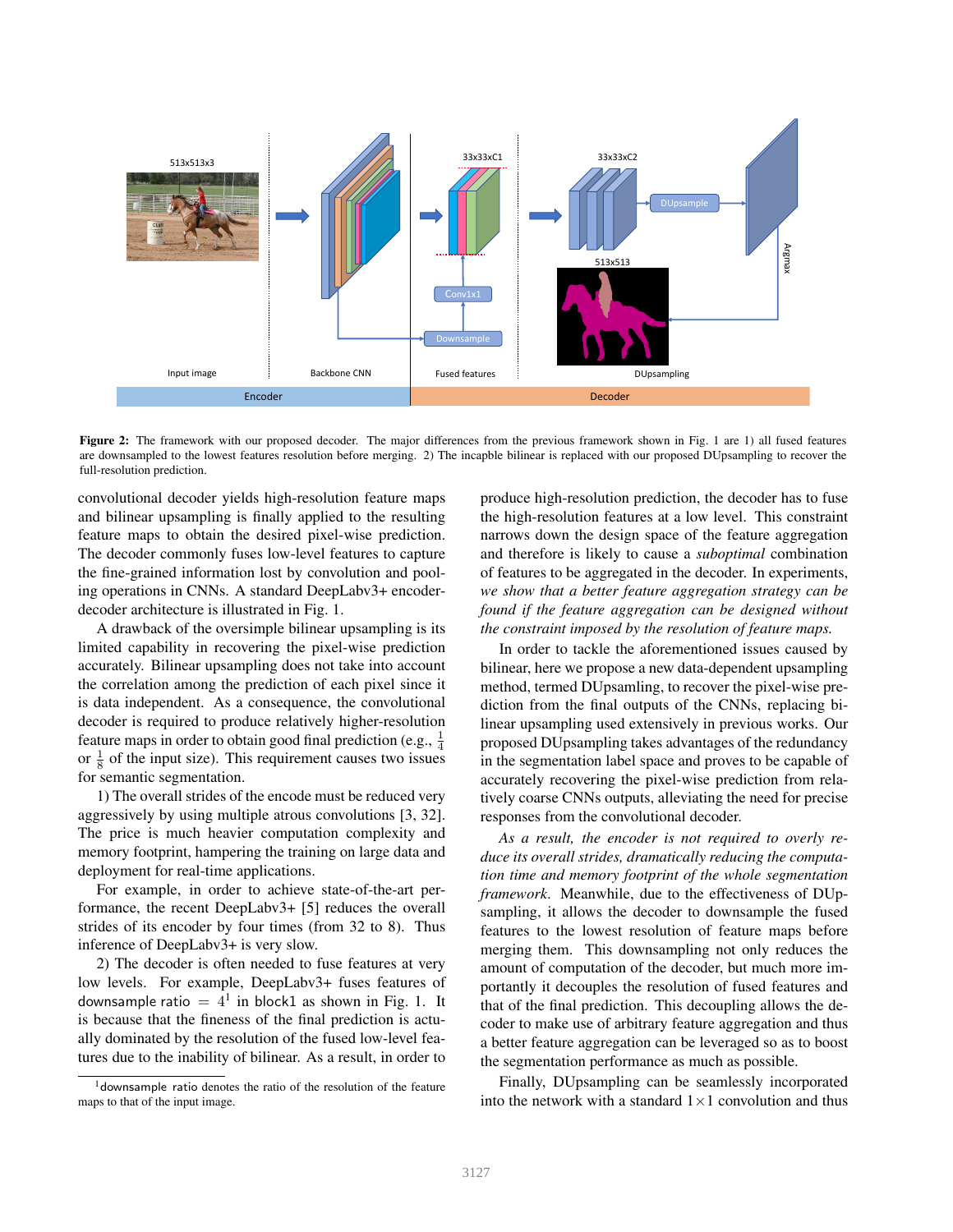needs no ad-hoc coding. Our overall framework is shown in Fig. 2.

We summarize our main contributions as follows.

- We propose a simple yet effective Data-dependent Upsampling (DUpsampling) method to recover the pixelwise segmentation prediction from the coarse outputs of the convolutional decoder, replacing the incapable bilinear used extensively in previous methods.
- Taking advantages of our proposed DUpsampling, we can avoid overly reducing the overall strides of the encoder, significantly reducing the computation time and memory footprint of the semantic segmentation method by a factor of 3 or so.
- DUpsampling also allows the decoder to downsample the fused features to the lowest resolution of feature maps before merging them. The downsampling not only reduces the amount of computation of the decoder dramatically but also enlarges the design space of feature aggregation, allowing a better feature aggregation to be exploited in the decoder.
- Together with the above contributions, we propose a new decoder scheme, which compares favourably with state-of-the-art decoders while using much less computation complexity. With the proposed decoder, the framework illustrated in Fig. 2 achieves new state-ofthe-art performance: mIOU of 88.1%<sup>2</sup> on PASCAL VOC [9] with only 30% computation of the previous best framework of DeepLabv3+ [5]. We also set a new mIOU record of 52.5% on the PASCAL Context dataset [23].

# 2. Related Work

Efforts have been devoted to improve pixel-wise predictions with FCNs. They can be roughly divided into two groups: atrous convolution [3, 32] and encoder-decoder architectures [17, 5, 21, 2, 24].

Atrous convolution. A straightforward approach is to reduce the overall strides of backbone CNNs by dropping some strided convolutions or pooling layers. However, simply reducing these strides would diminish the receptive field of convolution networks substantially, which proves to be crucial to semantic segmentation [3, 25, 20]. Atrous convolutions [4, 3, 5, 32] can be used to keep the receptive field unchanged, meanwhile not downsampling the feature map resolution too much. The major drawback of atrous convolutions is much heavier computation complexity and larger memory requirement as the size of those atrous convolutional kernels, as well as the resulted feature maps, become much larger [12, 6].

Encoder-decoder architectures. Encoder-decoder architectures are proposed to overcome the drawback of atrous convolutions and are widely used for semantic segmentation. DeconvNet [24] uses stacked deconvolutional layers to recover the full-resolution prediction gradually. The method has the potential to produce high-resolution prediction but is difficult to train due to many parameters introduced by the decoder. SegNet [2] shares a similar idea with DeconvNet but uses indices in pooling layers to guide the recovery process, resulting in better performance. RefineNet [17] further fuse low-level features to improve the performance. Recently, DeepLabv3+ [5] takes advantages of both encoder-decoder architectures and atrous convolution, achieving best reported performance on a few datasets to date. Although efforts have been spent on designing a better decoder, so far almost none of them can bypass the restriction on the resolutions of the fused features and exploit better feature aggregation.

## 3. Our Approach

In this section, we firstly reformulate semantic segmentation with our proposed DUpsampling and then present the adaptive-temperature softmax function which makes the training with DUsampling much easier. Finally, we show how the framework can be largely improved with the fusion of downsampled low-level features.

#### 3.1. Beyond Bilinear: Data-dependent Upsampling

In this section, we firstly consider the simplest decoder, which is only composed of upsampling. Let  $\mathbf{F} \in \mathbb{R}^{\tilde{H} \times \tilde{W} \times \tilde{C}}$ denote the final outputs of the encoder CNNs and  $Y \in$  $\{0, 1, 2, ..., C\}^{H \times W}$  be the ground truth label map, where  $C$  and  $C$  denotes the number of classes of segmentation and the number of channels of the final outputs, respectively. Y is commonly encoded with one-hot encoding, i.e.,  $\mathbf{Y} \in \{0,1\}^{H \times W \times C}$ . Note that **F** is typically of a factor of 16 or 32 in spatial size of the ground-truth Y. In other words,  $\frac{\tilde{H}}{H} = \frac{\tilde{W}}{W} = \frac{1}{16}$  or  $\frac{1}{32}$ . Since semantic segmentation requires per-pixel prediction, F needs to be upsampled to the spatial size of  $Y$  before computing the training loss.

Typically in semantic segmentation [4, 5, 21, 33, 13], the training loss function is formulated as:

$$
L(\mathbf{F}, \mathbf{Y}) = Loss(softmax(bilinear(\mathbf{F})), \mathbf{Y})).
$$
 (1)

Here Loss is often the cross-entropy loss, and bilinear is used to upsample  $F$  to the spatial size of  $Y$ . We argue that bilinear unsampling may not be the optimal choice here. As we show in the experiments (Sec. 4.1.1), bilinear is oversimple and has an inferior upper bound in terms of reconstructing (best possible reconstruction quality). In order to compensate the loss caused by bilinear, the employed deep network is consequently required to output higher-resolution

<sup>2</sup>The results on PASCAL VOC *test* set can be found at http:// host.robots.ox.ac.uk:8080/anonymous/UYT221.html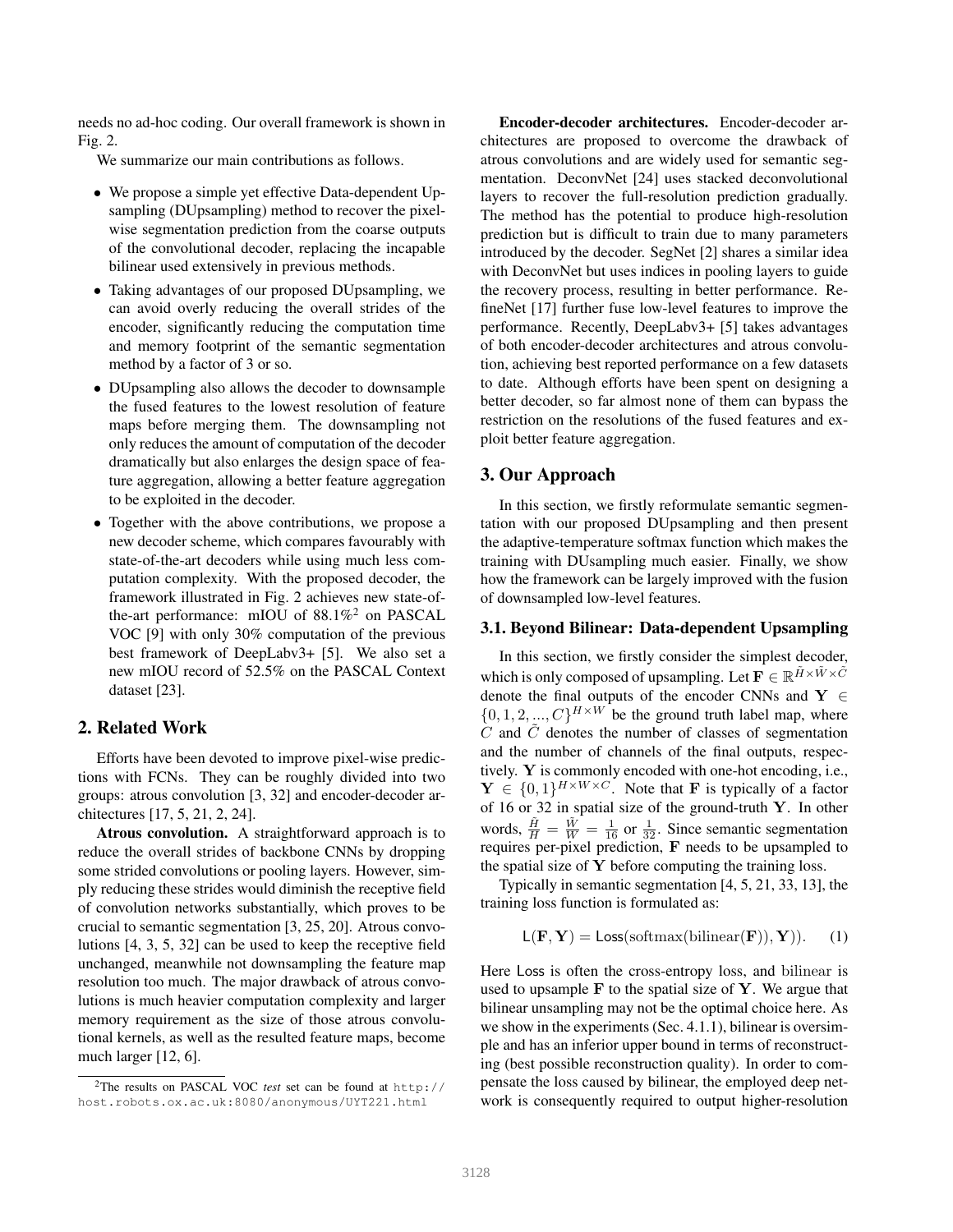

Figure 3: The proposed DUpsampling. In the figure, DUpsampling is used to upsample the CNNs outputs  $F$  by twice. R denotes the resulting maps.  $W$ , computed with the method described in Sec. 3.1, is the inverse projection matrix of DUpsampling. In practice, the upsampling ratio is typically 16 or 32.

feature maps, which are input to the bilinear operator. As mentioned above, the solution is to apply atrous convolutions, with the price of high computation complexity. For example, *reducing the overall strides from* 16 *to* 8 *incurs more than 3 times computation.*

An important observation is that the semantic segmentation label  $Y$  of an image is not i.i.d. and there contains structure information so that  $Y$  can be compressed considerably, with almost no loss. Therefore, unlike previous methods, which upsample  $\bf{F}$  to the spatial size of  $\bf{Y}$ , we instead attempt to compress Y into  $\tilde{Y} \in \mathbb{R}^{\tilde{H} \times \tilde{W} \times \tilde{C}}$  and then compute the training loss between F and  $\tilde{Y}$ . Note that F and  $\tilde{Y}$ are of the same size.

In order to compress Y into  $\tilde{Y}$ , we seek a transform under some metric to minimize the reconstruction error between Y and Y. Specifically, let r indicate the ratio of  $H$ to  $\tilde{H}$ , which is usually 16 or 32. Next, Y is divided into an  $\frac{H}{r} \times \frac{W}{r}$  grid of sub-windows of size  $r \times r$  (if H or W is not dividable by  $r$ , a padding is applied). For each sub-window  $S \in \{0,1\}^{r \times r \times C}$ , we reshape S into a vector  $v \in \{0,1\}^N$ , with  $N = r \times r \times C$ . Finally, we compress the vector v to a lower-dimensional vector  $\mathbf{x} \in \mathbb{R}^{\tilde{C}}$  and then vertically and horizontally stack all  $x$ 's to form  $\hat{Y}$ .

Although a variety of ways can be used to achieve the compression, we find that simply using linear projecting, i.e., multiplying v by a matrix  $\mathbf{P} \in \mathbb{R}^{\widetilde{C} \times N}$  works well in this case. Formally, we have,

$$
x = \mathbf{P}v; \quad \tilde{v} = \mathbf{W}x,\tag{2}
$$

where  $\mathbf{P} \in \mathbb{R}^{\tilde{C} \times N}$  is used to compress v into  $x$ .  $\mathbf{W} \in$  $\mathbb{R}^{N \times \tilde{C}}$  is the inverse projection matrix (a.k.a. reconstruction matrix) and used to reconstruct x back to v.  $\tilde{v}$  is the reconstructed  $v$ . We have omitted the offset term here. In practice prior to the compression,  $v$  is centered by subtracting its mean over the training set.

The matrices  $P$  and  $W$  can be found by minimizing the reconstruction error between v and  $\tilde{v}$  over the training set. Formally,

$$
\mathbf{P}^*, \mathbf{W}^* = \underset{\mathbf{P}, \mathbf{W}}{\arg \min} \sum_{\mathbf{v}} ||\mathbf{v} - \tilde{\mathbf{v}}||^2
$$
  
= 
$$
\underset{\mathbf{P}, \mathbf{W}}{\arg \min} \sum_{\mathbf{v}} ||\mathbf{v} - \mathbf{W} \mathbf{P} \mathbf{v}||^2.
$$
 (3)

This objective can be iteratively optimized with standard stochastic gradient descent (SGD). With an orthogonality constraint, we can simply use principal component analysis (PCA) [29] to achieve a closed-form solution for the objective.

Using  $Y$  as the target, we may pre-train the network with a regression loss by observing that the compressed labels Y˜ is real-valued

$$
L(\mathbf{F}, \mathbf{Y}) = ||\mathbf{F} - \tilde{\mathbf{Y}}||^2.
$$
 (4)

Thus any regression loss,  $\ell_2$  being a typical example as in Eq. (4), can be employed here. Alternatively, a more direct approach is to compute the loss in the space of  $Y$ . Therefore, instead of compressing Y into Y, we up-sample  $F$ with the learned reconstruction matrix W and then compute the pixel classification loss between the decompressed F and Y:

$$
L(\mathbf{F}, \mathbf{Y}) = Loss(softmax(DUpsample(\mathbf{F})), \mathbf{Y}).
$$
 (5)

With linear reconstruction,  $DUpsample(\mathbf{F})$  applies linear upsampling of  $\mathbf{W} \boldsymbol{f}$  to each feature  $\boldsymbol{f} \in \mathbb{R}^{\tilde{C}}$  in the tensor F. Comparing with Eq. (1), we have replaced the bilinear upsampling with a data-dependent upsampling, learned from the ground-truth labels. This upsampling procedure is essentially the same as applying a  $1\times1$  convolution along the spatial dimensions, with convolutional kernels stored in W. The decompression is illustrated in Fig. 3.

Note that, besides the linear upsampling presented above, we have also conducted experiments using a nonlinear auto-encoder for upsampling. Training of the autoencoder is also to minimize the reconstruction loss, and is more general than the linear case. Empirically, we observe that the final semantic prediction accuracy is almost the same as using the much simpler linear reconstruction. Therefore we focus on using the linear reconstruction in the sequel.

Discussion with Depth-to-Space and Sub-pixel. The simplest linear form of DUpsample can be viewed as an improved version of Depth-to-Space in [28] or Sub-pixel in [26] with pre-computed upsampling filters. Depth-to-Space and Sub-pixel are typically used to upsample the inputs by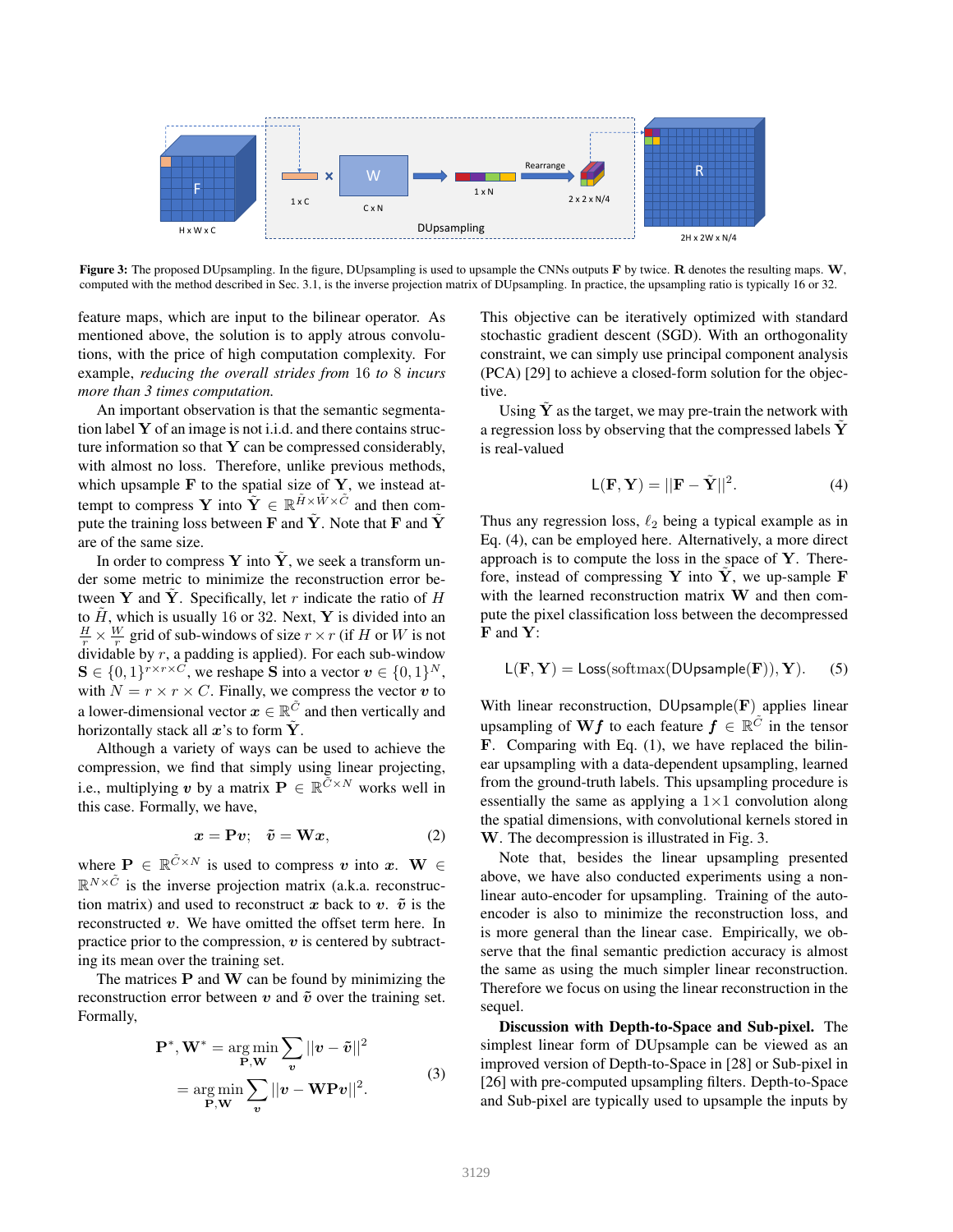a modest upsample ratio (e.g.,  $\leq 4$ ), in order to avoid incurring too many trainable parameters resulting in difficulties in optimization. In contrast, as the upsampling filters in our method are pre-computed, the upsample ratio of DUpsamling can be very large (e.g., 16 or 32) if needed.

# 3.2. Incorporating DUpsampling with Adaptivetemperature Softmax

So far, we have shown that DUpsampling can be used to replace the incapable bilinear upsampling in semantic segmentation. The next step is to incorporate the DUpsampling into the encoder-decoder framework, resulting in an end-toend trainable system. While DUpsampling can be realized with a  $1\times1$  convolution operation, incorporating directly it into the framework encounters difficulties in optimization.

Probably due to the W is computed with one-hot encoded Y, we find that the combination of vanilla softmax and DUpsampling has difficulty in producing sharp enough activation. As a result, the cross-entroy loss is stuck during the training process (as shown in experiment 4.1.4), which makes the training process slow to converge.

In order to tackle the issue, we instead employ the softmax function with temperature [14], which adds a temperature  $T$  into vanilla softmax function to sharpen/soften the activation of softmax.

$$
softmax(z_i) = \frac{\exp(z_i/T)}{\sum_j \exp(z_j/T)}.
$$
 (6)

We find that  $T$  can be learned automatically using the standard back-propagation algorithm, eliminating the need for tuning. We show in experiments that this adaptivetemperature softmax makes training converge much faster without introducing extra hyper-parameters.

## 3.3. Flexible Aggregation of Convolutional Features

The extremely deep CNNs [12, 6, 15] lead to the success in computer vision. However, the depth also causes the loss of fine-grained information essential to semantic segmentation. It has been shown by a number of works [17, 5] that combining the low-level convolutional features can improve the segmentation performance significantly.

Let F be the eventual CNNs feature maps used to produce the final pixel-wise prediction by bilinear or aforementioned DUpsampling.  $\mathbf{F}_i$  and  $\mathbf{F}_{\text{last}}$  represent the feature maps at level  $i$  of the backbone and last convolutional feature maps of the backbone, respectively. For simplicity we focus on fusing one level of low-level features, but it is straightforward to extend it to multi-level fusion, which perhaps boosts the performance further. The feature aggregation in previous decoders shown in Fig. 1 can be formulated as,

$$
\mathbf{F} = f(\text{concat}(\mathbf{F}_i, \text{upsample}(\mathbf{F}_{\text{last}}))), \tag{7}
$$

where f denotes a CNN and upsample is usually bilinear. concat is a concatenation operator along the channel. As described above, this arrangement comes with two problems. 1)  $f$  is applied after upsampling. Since  $f$  is a CNN, whose amount of computation depends on the spatial size of inputs, this arrangement would render the decoder inefficient computationally. Moreover, the computational overhead prevents the decoder from exploiting features at a very low level. 2) The resolution of fused low-level features  $\mathbf{F}_i$  is equivalent to that of F, which is typically around  $\frac{1}{4}$  resolution of the final prediction due to the incapable bilinear used to produce the final pixel-wise prediction. In order to obtain high-resolution prediction, the decoder can only choose the feature aggregation with high-resolution low-level features.

In contrast, in our proposed framework, the responsibility to restore the full-resolution prediction has been largely shifted to DUpsampling. Therefore, we can safely downsample any level of used low-level features to the resolution of last feature maps  $F_{\text{last}}$  (the lowest resolution of feature maps) and then fuse these features to produce final prediction, as shown in Fig. 2. Formally, Eq. (7) is changed to,

$$
\mathbf{F} = f(\text{concat}(downsample(\mathbf{F}_i), \mathbf{F}_{\text{last}})), \quad (8)
$$

where downsample is bilinear in our case. This rearrangement not only keeps the features always to be computed efficiently at the lowest resolution, but also decouples the resolution of low-level features  $\mathbf{F}_i$  and that of the final segmentation prediction, allowing any level of features to be fused. In experiments, we show the flexible feature fusion enables us to exploit a better feature fusion to boost the segmentation performance as much as possible.

Only when cooperating with the aforementioned DUpsampling, the scheme of downsampling low-level features can work. Otherwise, the performance is bounded by the upper bound of the incapable upsampling method of the decoder. This is the reason why previous methods are required to upsample the low-resolution high-level feature maps back to the spatial size of fused low-level feature maps.

## 4. Experiments

The proposed models are evaluated on the PASCAL VOC 2012 semantic segmentation [9], PASCAL Context [23] and Cityscapes [7] benchmarks. We measure the performance in terms of pixel intersection-over-union averaged across the present classes (i.e., mIOU).

**PASCAL VOC** is the dataset widely used for semantic segmentation. It consists of 21 classes including background. The splits of PASCAL VOC are 1, 464, 1, 449 and 1, 456 for training, validation and test, respectively. The ablation study of our work is conducted over its *val* set. Also, we report our performance over *test* set to compare with other state-of-the-art methods.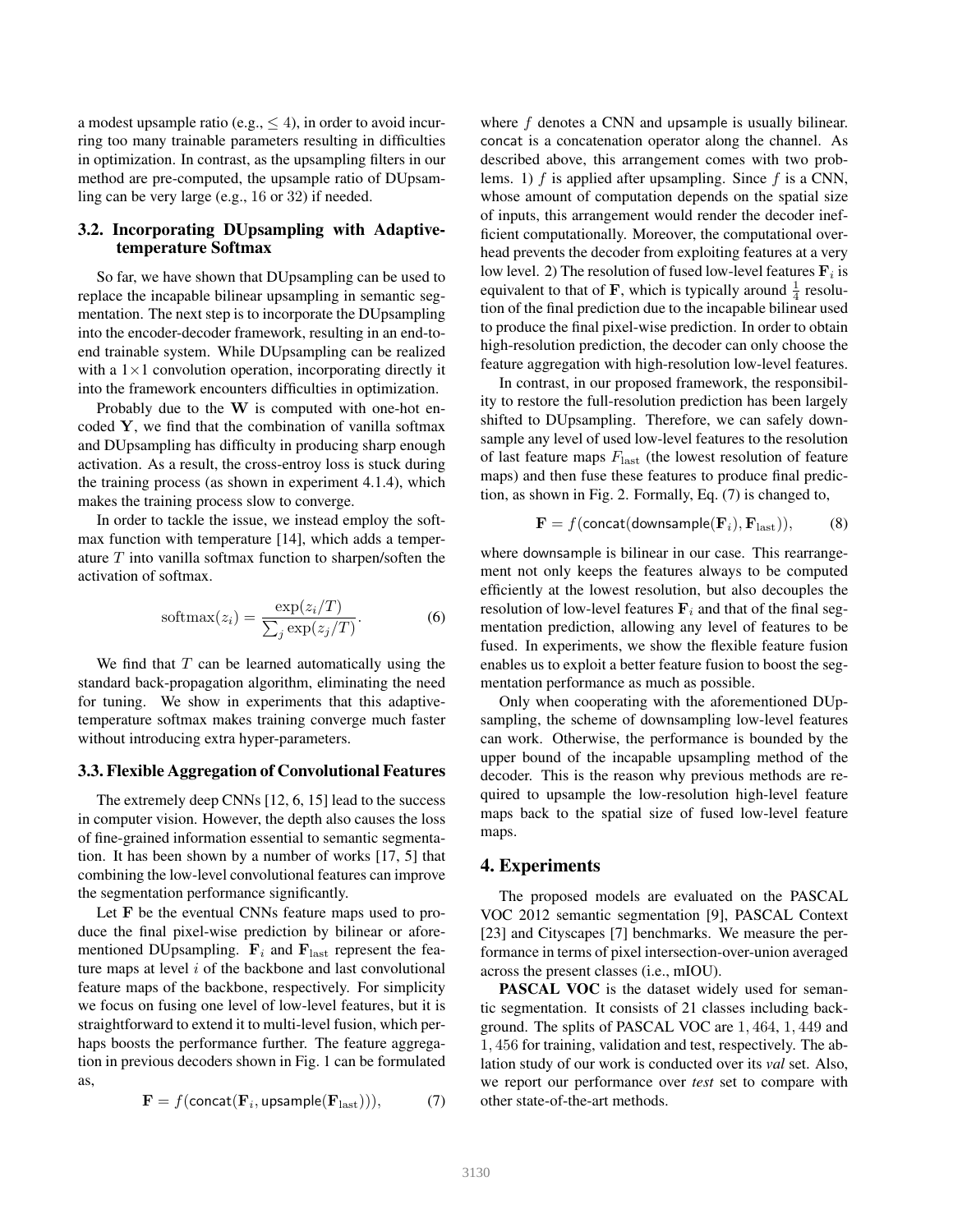PASCAL Context is much larger than PASCAL VOC, including 4, 998 images for training and 5, 105 images for validation. Following previous works [17, 23], we choose the most frequent 59 classes plus one background class (i.e., 60 classes in total) in our experiments. There is not a test server available and therefore we follow previous works [17, 33, 3, 21, 36] to report our result on *val* set.

Cityscapes is a large-scale benchmark for semantic urban scene parsing. It contains 2, 975 images for training, 500 images for validation and 1, 525 images for testing. Additionally, it also provides about 20, 000 weakly annotated images.

Implementation details. For all ablation experiments on PASCAL VOC, we opt for ResNet-50 [12] and Xception-65 [6] as our backbone networks, both of which are modified as in [5]. Following [20, 4, 5], we use "poly" as our learning rate policy for all experiments. The initial learning rate is set as 0.007 and total iteration is 30k for ablation experiments on PASCAL VOC. For all ResNet-based experiments, weight decay is set to 0.0001. The batch size is set to 48, but the batch normalization [16] statistics are computed with a batch of 12 images. For all Xception-based experiments, weight decay is 0.00004. We use a batch size of 32 but compute the batch normalization statistics within a batch of 16 images. We follow the practice [5, 4, 34] to use the weights pre-trained on ImageNet [8] to initialize backbone networks. All weights of newly added layers are initialized with Gaussian distribution of variance 0.01 and mean 0. T in adaptive-temperature softmax is initialized to 1.  $C$  is set as 64 for ResNet-50 based experiments and 128 for Xception-65 based experiments. Finally, following previous works [4, 3, 5], we augment the training data by randomly scaling the images from 0.5 to 2.0 and left-right flipping them.

#### 4.1. Ablation Study

Our work focuses on the decoder part of the segmentation architecture. Therefore, for all ablation experiments, we use the same encoder, as shown in Fig. 1. The encoder yields the final feature maps with the  $\frac{1}{16}$  or  $\frac{1}{32}$  size of the original image. The decoder aims to decode the lowresolution feature maps into the prediction with the same resolution as the original image. In this section, we will investigate different decoder schemes, and demonstrate our proposed decoder's advantages. We make use of official *train* set instead of SBD [11] since it provides more consistent annotations.

#### 4.1.1 DUpsampling vs. Bilinear

First of all, we design experiments to show that the upper bound of bilinear is much lower than that of DUpsampling, which results in limited performance of bilinear. Specifi-

| Method             | output stride | mIOU $(\%)$ | mIOU* $(\%)$ |
|--------------------|---------------|-------------|--------------|
| bilinear           | 32            | 70.77       | 94.80        |
| <b>DUpsampling</b> | 32            | 72.09       | 99.90        |
| bilinear           | 16            | 72.15       | 98.40        |
| <b>DUpsampling</b> | 16            | 73.15       | 99.95        |

Table 1: mIOU over the PASCAL VOC val set of DUpsampling vs. bilinear upsampling. "output stride" indicates the ratio of input image spatial resolution to final output resolution. mIOU\* denotes the upper bound.

| Used low-level features | mIOU $(\%)$ | <b>FLOPS</b> |
|-------------------------|-------------|--------------|
| N/A                     | 73.15       | 0.80B        |
| conv13                  | 72.70       | 1.13B        |
| h1u2c3                  | 74.03       | 1.15B        |
| b3u6c3                  | 73.43       | 1.23B        |
| $b1u2c3 + b3u6c3$       | 73.82       | 1.58B        |
| $conv1 \; 3 + b3u6c3$   | 74.20       | 1.56B        |

Table 2: mIOU over PASCAL VOC val set when using different fusion of features. bxuycz denotes low-level features named block  $x$ /unit  $y$ /conv  $z$  in ResNet. "FLOPS" denotes the amount of computation of the decoder including feature aggregation, convolutional decoder and the final upsampling.

cally, we design a light-weight CNN including five convolutional layers with kernel size being 3 and stride of 2, which is fed with *ground truth labels* instead of raw images. Next, DUpsampling or bilinear is added on top of that to recover the pixel-wise prediction. This is similar to the *decoder* part in the encoder-decoder architecture.

By training the two networks, with DUpsampling or bilinear as decoder respectively, the ability to restore the pixel-wise prediction can be quantitatively measured via their performance over the *val* set, which can be viewed as the upper bound of both methods. We use the training protocol described in implementation details to train the two networks, except that the total iterations and initial learning rate are set as  $100k$  and 0.07, respectively. "output stride" indicates the ratio of input image spatial resolution to the final CNN feature maps resolution. As shown in Table 1, the upper bound performance of DUpsampling is well above that of bilinear both when output stride being 32 and 16.

Given the superior upper bound performance of DUpsampling, we further carry out experiments with raw input images. In the experiments, we employ ResNet-50 as the backbone network. Unsurprisingly, by merely replacing the bilinear with DUpsampling, the mIOU on PASCAL VOC *val* set is improved by 1.3 points and 1 point, when the output stride is 32 and 16 respectively, as shown in Table 1. The improvement is significant because mIOU is strict. Interestingly, the DUpsampling of output stride being 32 achieves similar performance to the bilinear case of output stride being 16. This shows that the proposed DUpsampling may eliminate the need for expensive computationally highresolution feature maps from the CNNs.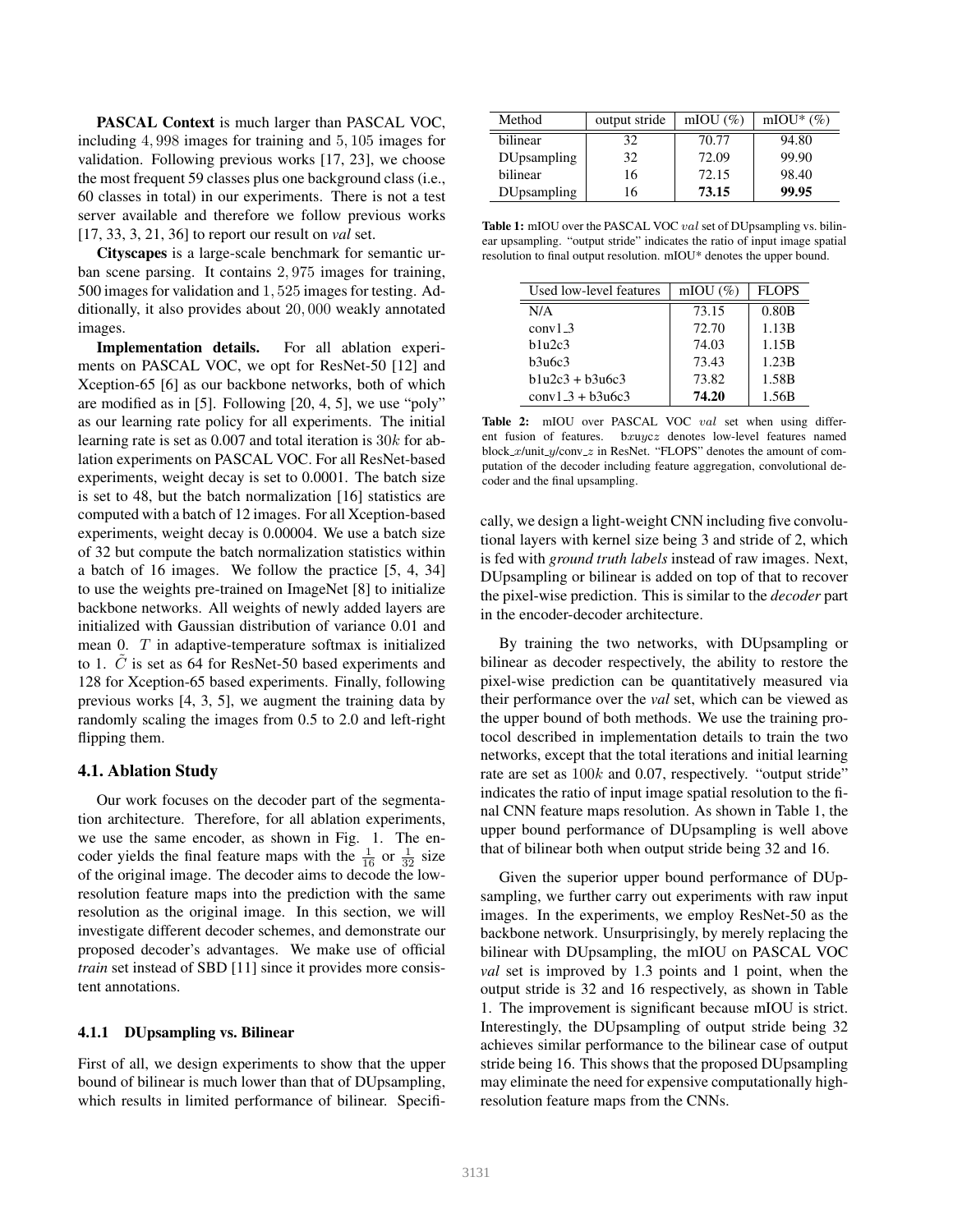| Decoder   | Low-level features / ratio  | mIOU $(\%)$ | <b>FLOPS</b> |  |
|-----------|-----------------------------|-------------|--------------|--|
| ResNet-50 |                             |             |              |  |
| Vanilla   | h1u2c3/4                    | 73.26       | 5.53B        |  |
| Proposed  | h1u2c3/4                    | 74.03       | 1.15B        |  |
| Vanilla   | $conv1_3$ / 2 + b3u6c3 / 16 |             | 22.34B       |  |
| Proposed  | $conv1_3$ / 2 + b3u6c3 / 16 | 74.20       | 1.56B        |  |
|           | Xception-65                 |             |              |  |
| Vanilla   | efb2u1c2/4                  | 78.70       | 5.53B        |  |
| Proposed  | efb2u1c2/4                  | 79.09       | 1.93B        |  |
| Vanilla   | mfb1u16c3/16                | 78.74       | 0.41B        |  |
| Proposed  | mfb1u16c3/16                | 79.67       | 1.98B        |  |
|           |                             |             |              |  |

Table 3: mIOU over the PASCAL VOC val set when using different fusion strategies of features. bxuycz denotes low-level features named block  $x$ /unit  $y$ /conv  $z$  in ResNet or Xception. "ef" and "mf" respectively indicate "entry flow" and "middle flow" in Xception. "-" means out-ofmemory. "ratio" denotes the ratio of the resolution of feature maps to the resolution of the input image (i.e., downsample ratio). "FLOPS" denotes the amount of computation of the decoders.

## 4.1.2 Flexible aggregation of convolutional features

Due to the flexibility of our proposed decoder, we can employ any combination of features to improve segmentation performance, regardless of the resolution of fused features.

For ResNet-50, we experiment with many different combinations of features, as shown in Table 2. The best one is the combination of conv1.3 + b3u6u3, achieving mIOU 74.20% over val set. Additionally, as shown in Table 2, the amount of computation changes little when features at different levels are fused, which allows us to choose the best feature fusion without considering the price of computation incurred by the resolution of fused features.

In order to understand how the fusion works, we visualize the segmentation results with and without low-level features in Fig. 4. Intuitively, the one fusing low-level features yields more consistent segmentation, *which suggests the downsampled low-level features are still able to refine the segmentation prediction substantially.*

#### 4.1.3 Comparison with the vanilla bilinear decoder

We further compare our proposed decoder scheme with the vanilla bilinear decoder shown in Fig. 1, which fuses low-level features b1u2c3 (downsample ratio  $= 4$ ). As



Figure 4: The prediction results with low-level features and without lowlevel features. ResNet-50 is used as the backbone.

| Decoder | low-level features / ratio $\parallel$ mIOU $(\%)$ |       | ∣ FLOPS |
|---------|----------------------------------------------------|-------|---------|
| Vanilla | efb $2$ ulc $2/4$                                  | 79.36 | 43.65B  |
|         | Proposed   mfb1u16c3 / 16                          | 79.06 | 25.14B  |

Table 4: mIOU on the Cityscapes val set. Our proposed decoder with much less computation complexity achieves a similar performance as the vanilla decoder.

shown in Table 3, it achieves mIOU 73.26% on *val* set with ResNet-50 as the backbone. By replacing vanilla decoder with our proposed decoder in Fig. 2, the performance is improved to 74.03%. Because of the same low-level features used, the improvement should be due to the capable DUpsampling instead of bilinear used to restore the fullresolution prediction. Furthermore, we explore a better feature fusion conv1.3 +  $b3u6c3$  for proposed deocder and improve the overall performance slightly to 74.20%. When the vanilla decoder uses the fusion of features, it incurs much heavier computation computation complexity and runs out of our GPUs memory due to the high resolution of conv1 3, which prevents the vanilla decoder from exploiting the lowlevel features.

We also experiment our proposed decoder with Xception-65 as the backbone. Similarly, with the same lowlevel features efb2u1c3 (downsample ratio  $= 4$ ), our proposed decoder improves the performance from 78.70% to 79.09%, as shown in Table 3. When using a better low-level features mfb1u16c3 (downsample ratio  $= 16$ ), the vanilla decoder just improves the performance negligibly by 0.04% because its performance is constrained by the incapable bilinear upsampling used to restore the full-resolution prediction. In contrast, our proposed decoder can still benefit a lot from the better feature fusion due to the use of much powerful DUpsampling. As shown in Table 3, with the better feature fusion, the performance of our proposed decoder is improved to 79.67%. Moreover, since we downsample low-level features before fusing, our proposed decoder requires much fewer FLOPS than the vanilla decoder of the best performance, as shown in Table 3.

Finally, we compare our proposed decoder with the vanilla bilinear decoder on the Cityscapes val set. Following [5], Xception-71 is used as our backbone and the number of iterations is increased to  $90k$  with a initial learning rate being 0.01. As shown in Table 4, under the same training and testing settings, our proposed decoder achieves a comparable performance with the vanilla one while using much less computation.

#### 4.1.4 Impact of adaptive-temperature softmax

As mentioned before, the adaptive-temperature softmax eases the training of the proposed DUpsampling method. When training the framework with vanilla softmax with  $T$ being 1, it achieves 69.81% over *val* set, which is signifi-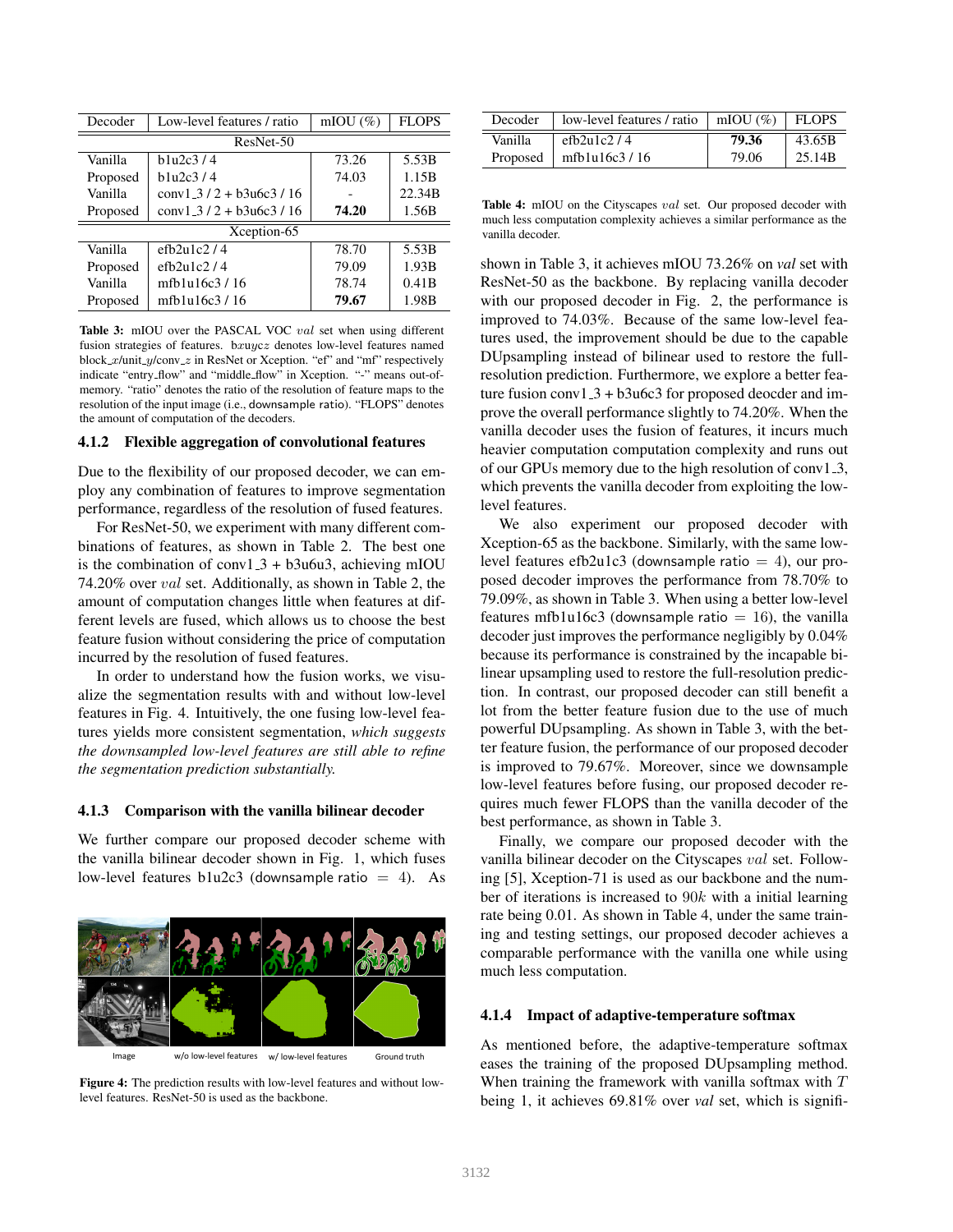

**Figure 5:** Training losses for vanilla softmax and adaptive-temperature softmax.

| Method                       | mIOU $(\%)$ |
|------------------------------|-------------|
| PSPNet [35]                  | 85.4        |
| DeepLabv3 [4]                | 85.7        |
| EncNet [33]                  | 85.9        |
| <b>DFN</b> [31]              | 86.2        |
| <b>IDW-CNN [27]</b>          | 86.3        |
| CASIA_IVA_SDN [10]           | 86.6        |
| <b>DIS</b> [22]              | 86.8        |
| DeepLabv3+ [5] (Xception-65) | 87.8        |
| Our proposed (Xception-65)   | 88.1        |

Table 5: State-of-the-art methods on PASCAL VOC *test* set.

| Method                     | mIOU $(\%)$ |
|----------------------------|-------------|
| FCN-8s [21]                | 37.8        |
| CRF-RNN [36]               | 39.3        |
| $HO_CRF[1]$                | 41.3        |
| Piecewise [18]             | 43.3        |
| VeryDeep [30]              | 44.5        |
| DeepLabv2 [3]              | 45.7        |
| RefineNet [17]             | 47.3        |
| EncNet [33]                | 51.7        |
| Our proposed (Xception-65) | 51.4        |
| Our proposed (Xception-71) | 52.5        |

Table 6: State-of-the-art methods on PASCAL Context *val* set.

cantly lower than 73.15% of the counterpart with adaptivetemperature softmax. We further plot training losses for vanilla softmax and adaptive-temperature softmax in Fig. 5, which shows the advantage of this adaptive-temperature softmax.

#### 4.2. Comparison with state-of-the-art Methods

Finally, we compare the framework of our proposed decoder with state-of-the-art methods. To compete with these state-of-the-art methods, we choose Xception-65 as the backbone network and the best feature aggregation in the ablation study for our decoder.

Following previous methods, SBD [11] and COCO [19] are used to train the model as well. Specifically, the model is successively trained over COCO, SBD and PASCAL VOC *trainval* set, with the training protocol described in implementation details. Each round is initialized with the last round model and the base learning rate is reduced accordingly (i.e. 0.007 for COCO, 0.001 for SBD and 0.0001 for *trainval*). We use 500k iterations when training over COCO and 30k iterations for the last two rounds. Additionally, following previous works [4, 5], we make use of multi-scale testing and left-right flipping when inferring over *test* set.

As shown in Table 5, our framework sets the new record on PASCAL VOC and improve the previous method DeepLabv3+ with the same backbone by 0.3%, which is significant due to the benchmark has been very competitive. Meanwhile, since our proposed decoder can eliminate the need for high-resolution feature maps, we employ output stride being 16 instead of 8 in DeepLabv3+ when inferring over *test* set. As a result, our whole framework only takes 30% computation of DeepLabv3+ (897.94B vs. 3055.35B in Multiply-Adds) to achieve the state-of-the-art performance. The performance of our proposed framework on PASCAL Context *val* set is shown in Table 6. With Xception-71 as backbone, our framework sets the new stateof-the-art on this dataset without pre-training on COCO.

# 5. Conclusion

We have proposed a flexible and light-weight decoder scheme for semantic image segmentation. This novel decoder employs our proposed DUpsampling to produce the pixel-wise prediction, which eliminates the need for computationally inefficient high-resolution feature maps from the underlying CNNs and decouples the resolution of the fused low-level features and that of the final prediction. This decoupling expands the design space of feature aggregation of the decoder, allowing almost arbitrary features aggregation to be exploited to boost the segmentation performance as much as possible. Meanwhile, our proposed decoder avoids upsampling low-resolution high-level feature maps back to the spatial size of high-resolution low-level feature maps, reducing the computation of decoder remarkably. Experiments demonstrate that our proposed decoder has advantages of both effectiveness and efficiency over the vanilla decoder extensively used in previous semantic segmentation methods. Finally, the framework with the proposed decoder attains the state-of-the-art performance while requiring much less computation than previous state-of-theart methods.

Acknowledgments The authors would like to thank Huawei Technologies for the donation of GPU cloud computing resources.

# References

[1] Anurag Arnab, Sadeep Jayasumana, Shuai Zheng, and Philip HS Torr. Higher order conditional random fields in deep neural networks. In *Proc. Eur. Conf. Comp. Vis.*, pages 524–540. Springer, 2016.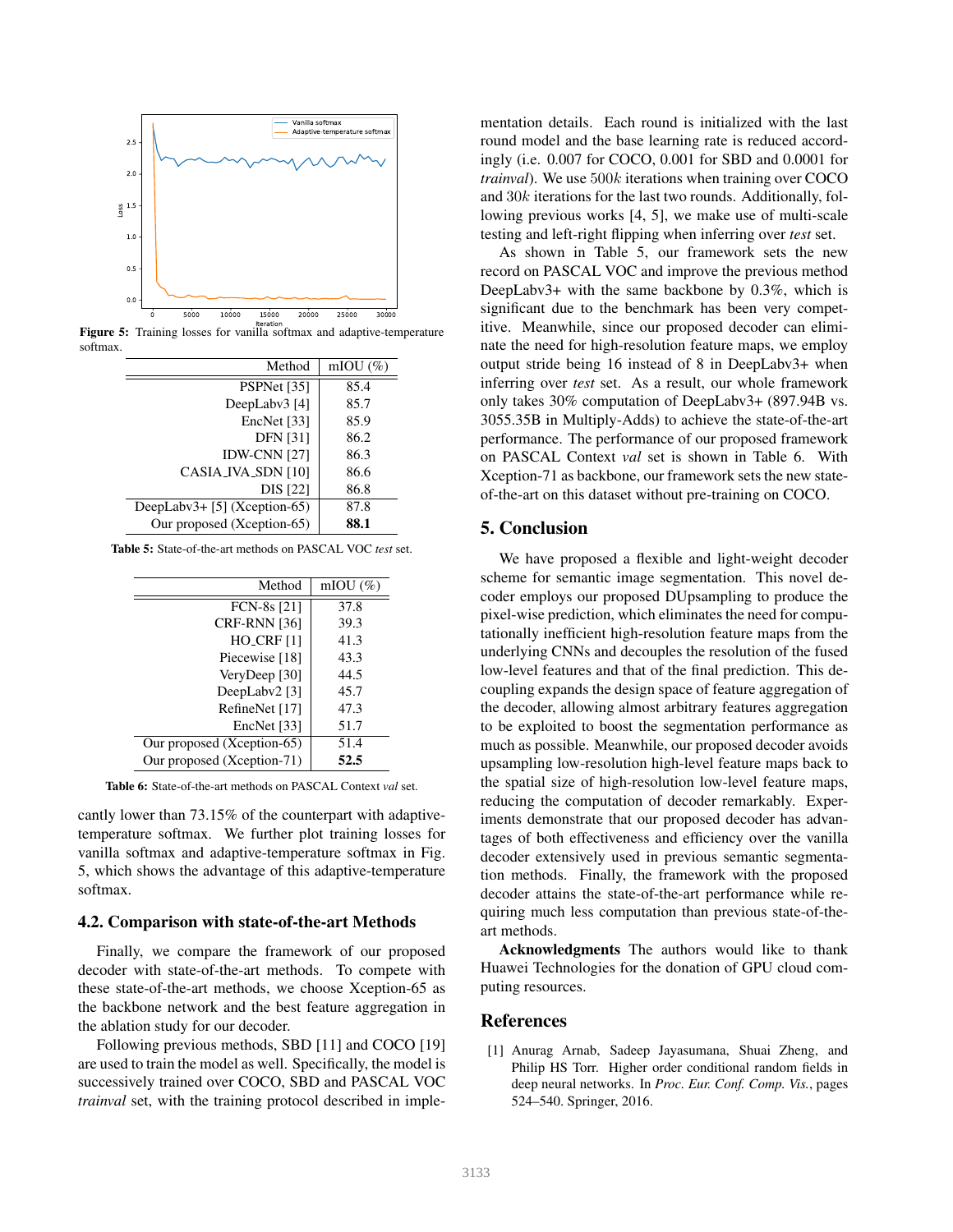- [2] Vijay Badrinarayanan, Alex Kendall, and Roberto Cipolla. SegNet: A deep convolutional encoder-decoder architecture for image segmentation. *IEEE Trans. Pattern Anal. Mach. Intell.*, (12):2481–2495, 2017.
- [3] Liang-Chieh Chen, George Papandreou, Iasonas Kokkinos, Kevin Murphy, and Alan L Yuille. Deeplab: Semantic image segmentation with deep convolutional nets, atrous convolution, and fully connected crfs. *IEEE Trans. Pattern Anal. Mach. Intell.*, 40(4):834–848, 2018.
- [4] Liang-Chieh Chen, George Papandreou, Florian Schroff, and Hartwig Adam. Rethinking atrous convolution for semantic image segmentation. *arXiv preprint arXiv:1706.05587*, 2017.
- [5] Liang-Chieh Chen, Yukun Zhu, George Papandreou, Florian Schroff, and Hartwig Adam. Encoder-decoder with atrous separable convolution for semantic image segmentation. *Proc. Eur. Conf. Comp. Vis.*, 2018.
- [6] François Chollet. Xception: Deep learning with depthwise separable convolutions. *Proc. IEEE Conf. Comp. Vis. Patt. Recogn.*, pages 1610–02357, 2017.
- [7] Marius Cordts, Mohamed Omran, Sebastian Ramos, Timo Rehfeld, Markus Enzweiler, Rodrigo Benenson, Uwe Franke, Stefan Roth, and Bernt Schiele. The cityscapes dataset for semantic urban scene understanding. In *Proc. of the IEEE Conference on Computer Vision and Pattern Recognition (CVPR)*, 2016.
- [8] Jia Deng, Wei Dong, Richard Socher, Li-Jia Li, Kai Li, and Li Fei-Fei. Imagenet: A large-scale hierarchical image database. In *Proc. IEEE Conf. Comp. Vis. Patt. Recogn.*, pages 248–255. Ieee, 2009.
- [9] Mark Everingham, Luc Van Gool, Christopher KI Williams, John Winn, and Andrew Zisserman. The pascal visual object classes (voc) challenge. *Int. J. Comp. Vis.*, 88(2):303–338, 2010.
- [10] Jun Fu, Jing Liu, Yuhang Wang, and Hanqing Lu. Stacked deconvolutional network for semantic segmentation. *arXiv preprint arXiv:1708.04943*, 2017.
- [11] Bharath Hariharan, Pablo Arbeláez, Lubomir Bourdev, Subhransu Maji, and Jitendra Malik. Semantic contours from inverse detectors. 2011.
- [12] Kaiming He, Xiangyu Zhang, Shaoqing Ren, and Jian Sun. Deep residual learning for image recognition. In *Proc. IEEE Conf. Comp. Vis. Patt. Recogn.*, pages 770–778, 2016.
- [13] Tong He, Chunhua Shen, Zhi Tian, Dong Gong, Changming Sun, and Youliang Yan. Knowledge adaptation for efficient semantic segmentation. *arXiv preprint arXiv:1903.04688*, 2019.
- [14] Geoffrey Hinton, Oriol Vinyals, and Jeff Dean. Distilling the knowledge in a neural network. *arXiv preprint arXiv:1503.02531*, 2015.
- [15] Gao Huang, Zhuang Liu, Laurens Van Der Maaten, and Kilian Weinberger. Densely connected convolutional networks. In *Proc. IEEE Conf. Comp. Vis. Patt. Recogn.*
- [16] Sergey Ioffe and Christian Szegedy. Batch normalization: Accelerating deep network training by reducing internal covariate shift. *arXiv preprint arXiv:1502.03167*, 2015.
- [17] Guosheng Lin, Anton Milan, Chunhua Shen, and Ian D Reid. RefineNet: Multi-path refinement networks for highresolution semantic segmentation. In *Proc. IEEE Conf. Comp. Vis. Patt. Recogn.*, volume 1, page 5, 2017.
- [18] Guosheng Lin, Chunhua Shen, Anton Van Den Hengel, and Ian Reid. Efficient piecewise training of deep structured models for semantic segmentation. In *Proc. IEEE Conf. Comp. Vis. Patt. Recogn.*, pages 3194–3203, 2016.
- [19] Tsung-Yi Lin, Michael Maire, Serge Belongie, James Hays, Pietro Perona, Deva Ramanan, Piotr Dollár, and C Lawrence Zitnick. Microsoft COCO: Common objects in context. In *Proc. Eur. Conf. Comp. Vis.*, pages 740–755. Springer, 2014.
- [20] Wei Liu, Andrew Rabinovich, and Alexander C Berg. Parsenet: Looking wider to see better. *arXiv preprint arXiv:1506.04579*, 2015.
- [21] Jonathan Long, Evan Shelhamer, and Trevor Darrell. Fully convolutional networks for semantic segmentation. In *Proc. IEEE Conf. Comp. Vis. Patt. Recogn.*, pages 3431–3440, 2015.
- [22] Ping Luo, Guangrun Wang, Liang Lin, and Xiaogang Wang. Deep dual learning for semantic image segmentation. In *Proc. IEEE Conf. Comp. Vis. Patt. Recogn.*, pages 21–26, 2017.
- [23] Roozbeh Mottaghi, Xianjie Chen, Xiaobai Liu, Nam-Gyu Cho, Seong-Whan Lee, Sanja Fidler, Raquel Urtasun, and Alan Yuille. The role of context for object detection and semantic segmentation in the wild. In *Proc. IEEE Conf. Comp. Vis. Patt. Recogn.*, pages 891–898, 2014.
- [24] Hyeonwoo Noh, Seunghoon Hong, and Bohyung Han. Learning deconvolution network for semantic segmentation. In *Proc. IEEE Int. Conf. Comp. Vis.*, pages 1520–1528, 2015.
- [25] Chao Peng, Xiangyu Zhang, Gang Yu, Guiming Luo, and Jian Sun. Large kernel mattersimprove semantic segmentation by global convolutional network. In *Proc. IEEE Conf. Comp. Vis. Patt. Recogn.*, pages 1743–1751. IEEE, 2017.
- [26] Wenzhe Shi, Jose Caballero, Ferenc Huszár, Johannes Totz, Andrew P Aitken, Rob Bishop, Daniel Rueckert, and Zehan Wang. Real-time single image and video super-resolution using an efficient sub-pixel convolutional neural network. In *Proc. IEEE Conf. Comp. Vis. Patt. Recogn.*, pages 1874– 1883, 2016.
- [27] Guangrun Wang, Ping Luo, Liang Lin, and Xiaogang Wang. Learning object interactions and descriptions for semantic image segmentation. In *Proc. IEEE Conf. Comp. Vis. Patt. Recogn.*, pages 5859–5867, 2017.
- [28] Zbigniew Wojna, Vittorio Ferrari, Sergio Guadarrama, Nathan Silberman, Liang-Chieh Chen, Alireza Fathi, and Jasper Uijlings. The devil is in the decoder. *arXiv preprint arXiv:1707.05847*, 2017.
- [29] Svante Wold, Kim Esbensen, and Paul Geladi. Principal component analysis. *Chemometrics and Intelligent Laboratory Systems*, 2(1-3):37–52, 1987.
- [30] Zifeng Wu, Chunhua Shen, and Anton van den Hengel. Bridging category-level and instance-level semantic image segmentation. *arXiv preprint arXiv:1605.06885*, 2016.
- [31] Changqian Yu, Jingbo Wang, Chao Peng, Changxin Gao, Gang Yu, and Nong Sang. Learning a discriminative fea-